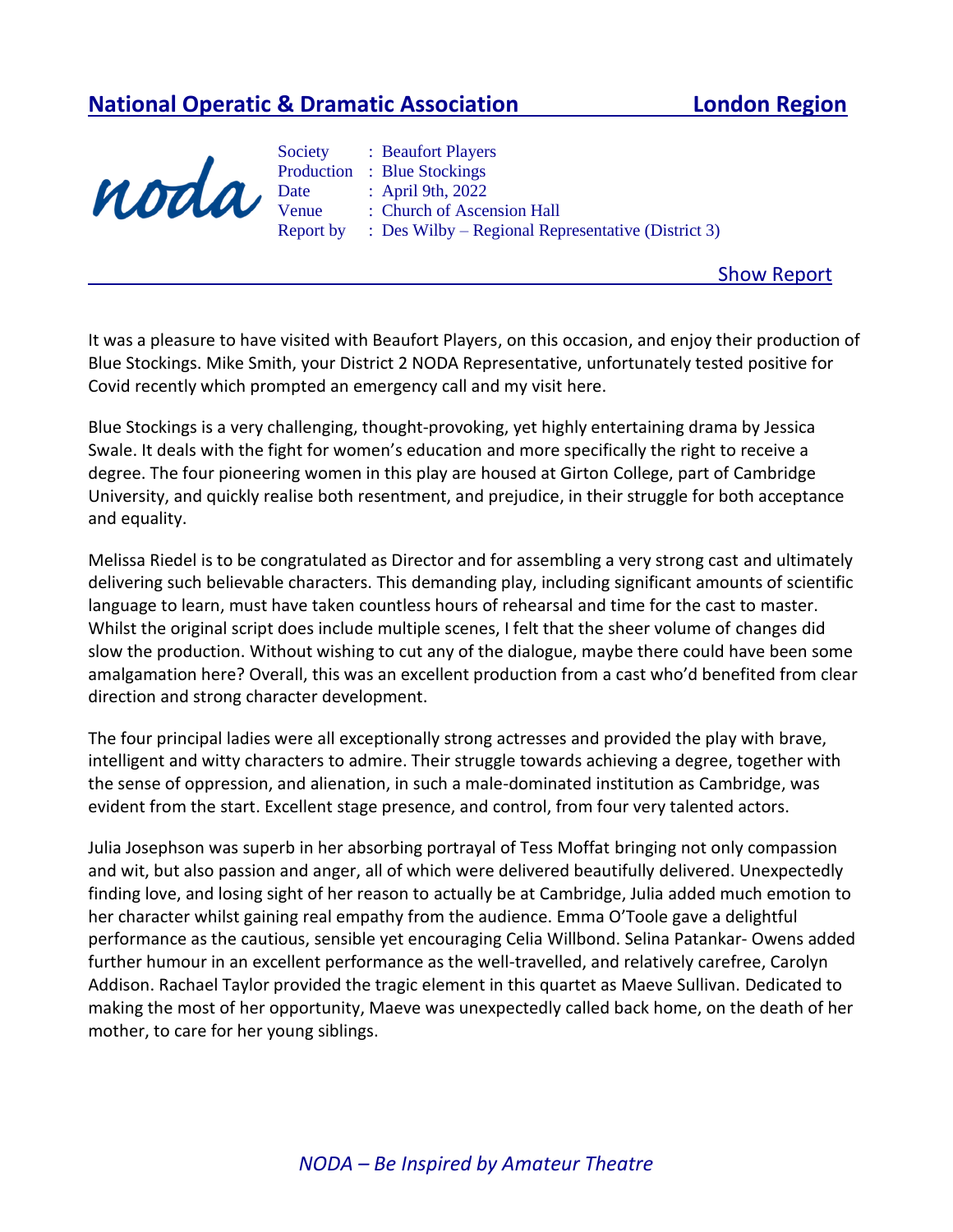The male students were equally strong actors whose believable characters were clear for all to see. It was a delight to watch these undergraduates from Trinity College as they interacted with each other and the with the Girton ladies. Each had moments of humour and demonstrated both excellent stage presence and confidence throughout the play.

Harry Jefferies was excellent as Lloyd, the aggressive, rude, often smirking and ever-so entitled bully. This was another strong piece of character acting that included some genuine moments of humour to enjoy. Thomas Cobb showed great versatility as Holmes, Lloyd's sidekick. This quiet man simply wanted to get along and 'not make waves'. Mujtaba Walji added plenty of humour as Edwards, a bit of a clown and a young man eager to 'fit in' and be accepted by his peers. It was the quiet disapproval of Lloyd's crass insults and violence that was most pleasing to watch. Jamie Stungo gave a strong performance as Ralph, one of the lads when it came to sessions in the bar, but who was susceptible to the charms of the attractive and intelligent Tess.

Tom Parker gave a sensitive and kindly performance as Will Bennett, Tess's childhood friend and an undergraduate from Kings College. Secretly protective of her, and later smitten with her, Will was ultimately converted to the cause of female education. The cameo role of Billy, Maeve's brother, was the complete opposite and provided a real sense of injustice as he unexpectedly arriving to take his sister home, and thus crush Maeve's desire to ultimately become a teacher. .

Eileen Laird gave a commanding performance Mrs Welsh, the pioneering Mistress at Girton who strove to uphold standards whilst propelling Girton forward on its path to equal recognition. Eileen expressed all the nuances of Mrs Welsh's struggles and dilemmas, as she upheld discipline whilst impressing upon her girls the attitude and behaviour necessary to succeed.

Mary Hill provided another strong female role model as Miss Blake, the inspiring science lecturer who was able to command attention, and instil that love of inquiry and learning from the moment she first addressed the young ladies.

Peter Coles gave a very convincing performance as Dr Maudsley, the renowned psychiatrist who did not believe that women should be educated. This bastion of male academic chauvinism clearly made his feelings known during a particularly vitriolic monologue on female hysteria.

Tony Mann (Mr. Banks/Librarian), Rachel Lee McKenzie (Minnie/Lady) and Ann Marques (Miss Bott/Mrs Lindley) gave good performances in their respective cameo roles.

Ana Bretes filled the role of Stage Manager admirably and ensured the numerous scene changes were handled well by a very efficient crew.

Krystyna Kobiak managed Costumes and these certainly were of a very high standard. The ladies wore delightful late Victorian gowns whilst the men were also very finely dressed. Regardless of their character, everyone 'looked the part'. The costumes were very appropriate for the setting and definitely enhanced the audience's enjoyment of Blue Stockings.